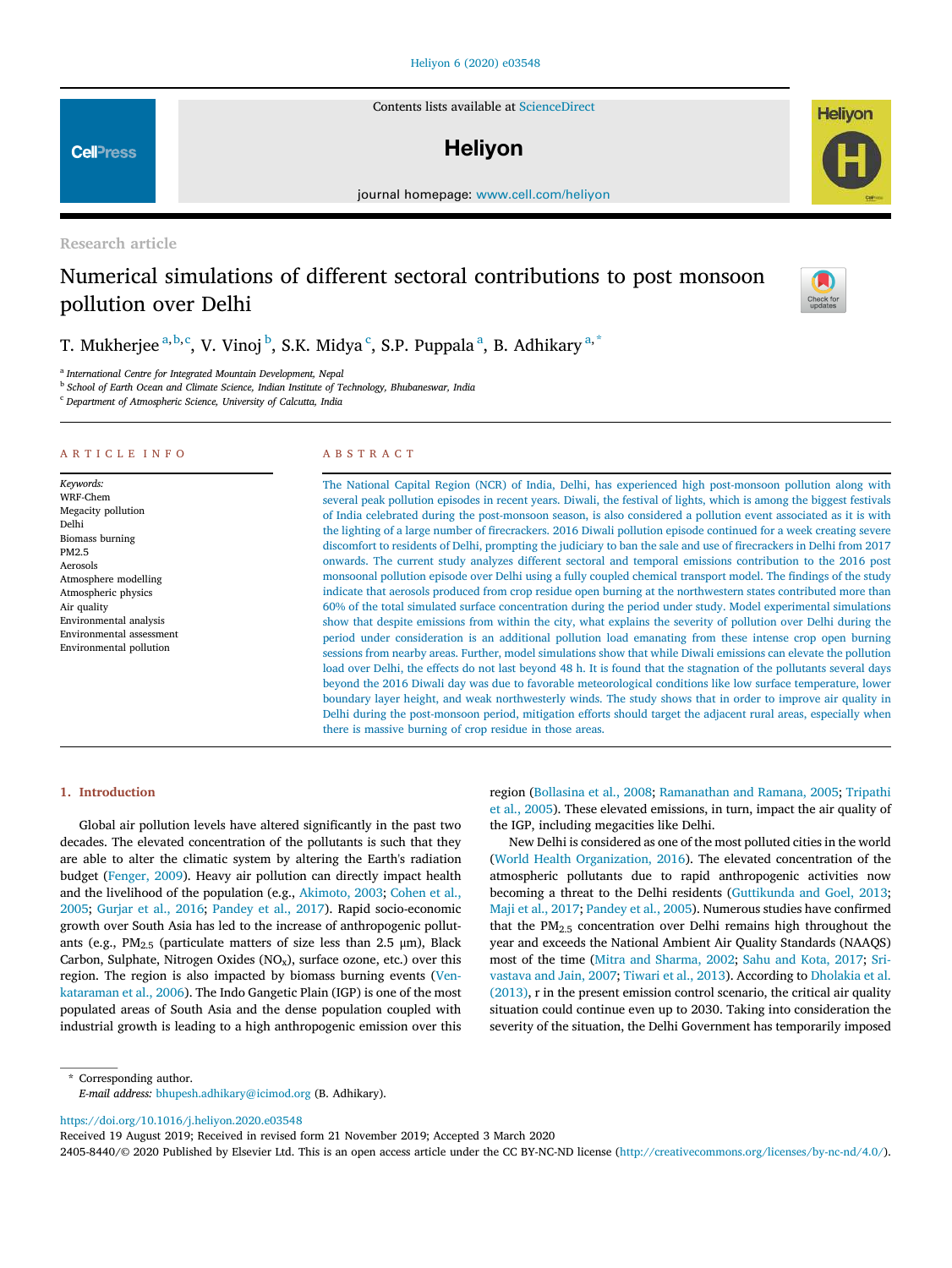the odd-even rule whereby only  $\sim$  50% of vehicles are allowed to operate on any given day. The scheme shows mixed results with some improvement during the winter period (Sharma et al., 2017).

Several studies have highlighted the significant high post monsoonal values of PM2.5 over Delhi (Guttikunda and Calori, 2013; Guttikunda and Goel, 2013; Srivastava et al., 2011; Tiwari et al., 2013, 2012). A study by (Tiwari et al., 2014) found that the fraction of fine mode particulates is higher than coarse mode particles  $(\sim 89\%)$  during the post-monsoon season. It is not just surface concentration that is increasing as according to (Mukherjee et al., 2018), the post monsoonal aerosol optical depth (AOD) is also continuously increasing over Delhi with an annual rate of  $\sim$ 3.2% since 2001. Several researchers have also reported post monsoonal pollution episodes over Delhi, especially during Diwali (Mishra et al., 2015; Mukherjee et al., 2018; Sati and Mohan, 2014; Sawlani et al., 2018).

Known as the 'breadbasket' of India, Punjab and Haryana are located at the Northwestern end of Delhi (NCR). There are two crop-growing seasons for this area: summer (harvesting time between October and November) and winter (harvesting time between April and May) (Vadrevu et al., 2011). During the last 30 years, the tendency to use mechanized harvesters is increasing over this region. A recent study has found that more than 75% of the rice is harvested using the combine harvester (Vadrevu et al., 2011). However, the mechanized method also leaves a large amount of crop residue, which is burned by the farmers to prepare the field for the next cropping season (Kaskaoutis et al., 2014). This, in turn, creates large amounts of black carbon and other pollutants that slowly spreads throughout the IGP, including Delhi, with the help of weak northwesterly surface winds (Singh and Kaskaoutis, 2014). Using dual carbon isotope fingerprints, Bikkina et al. (2019) reported that rural biomass burning could contribute more than 42% of the post monsoonal Delhi pollution. Cusworth et al. (2018) has reported a significant rise in PM2.5 concentration during each post monsoonal burning period from 2012 to 2016. The back trajectory analysis revealed that more than 80% of the northwesterly flow at the ground level intercepts the crop burning region before arriving in Delhi (Jethva et al., 2018).

Diwali or the festival of lights is one of the biggest festivals celebrated throughout India. Every year, during the festival, a large number of firecrackers are burnt, leading to the emission of numerous hazardous pollutants (sulfur dioxide, carbon dioxide, carbon monoxide, suspended particles, aluminum, manganese cadmium, etc.). Already several studies have been carried out throughout the country to evaluate the effect of Diwali emissions (Bhatnagar and Dadhich, 2015; Chatterjee et al., 2013; Chauhan et al., 2014; Ganguly, 2009; Nasir and Brahmaiah, 2015; Nigam et al., 2016; Ravindra et al., 2003). Most of these studies have reported a higher concentration of pollutants during the days of the Diwali festival. Several investigations in Delhi have attributed the post monsoonal rise of the pollutants to massive firecrackers burning during Diwali (Chauhan and Singh, 2017; Parkhi et al., 2016; Perrino et al., 2011).

However, these studies have not adequately estimated the influence of local Diwali emissions and open crop residue burning on the rise in particulate emission over Delhi in the post-monsoonal period. The current state of knowledge points to contribution from both local and transported pollutants to the high pollution episodes over the Delhi region. Hence, it is essential to distinguish between the contributions from local anthropogenic emissions, including Diwali time emissions, and the more regional open crop residue burning. The 2016 Diwali pollution episode is a particular event that provides insights into post-monsoonal pollution in Delhi. It was the high pollution loading during this period, which led the judiciary to ban firecrackers within the National Capital Territory region (NCR). The simultaneous occurrence of Diwali firecrackers burning and rural open biomass burning has provided us with a case study with which to examine the contributors to this pollution event. A recently published study using which applied carbon tracers concerning the 2016 Delhi episode has indicated that biomass burning was primarily responsible for the pollution spike (Sawlani et al., 2018). Another study using satellite observations combined with the concentration weighted trajectory (CWT) model also pointed towards biomass burning (Mukherjee et al., 2018). Though surface and columnar satellite observations provide an indication of the source region, they do not link concentrations with emission sources. Chemical transport models are more functional in that respect as they identify the source of the pollutants by altering the different emission inputs to the model. In this study, an attempt is made to identify the source of the pollutants responsible for the 2016 pollution episode and to quantify the different sectoral contributions to the post monsoonal pollution episodes over Delhi using a fully coupled online chemistry transport model.

# 2. Model setup and methodology

A chemical transport model has been utilized to distinguish the sectoral contribution of the pollutants over New Delhi. These models have several numerical and chemical equations that are simultaneously solved to predict the transport and source of different pollutants over a particular area defined by the user (called the model domain). In this study, the Weather Research and Forecasting model (Skamarock et al., 2008) version 3.8.1, coupled with chemistry (Fast et al., 2006; Grell et al., 2005) is used to generate the meteorology and pollutant concentration. The model domain ranges from  $53^\circ$  E to 99 $^\circ$  E in the West-East direction covering 300 grid points and 7.6 $^{\circ}$  N-35.6 $^{\circ}$  N in the south-north directions (201 grid points) with a spatial resolution of  $15 \times 15$  km<sup>2</sup>. The vertical grid is composed of 30 vertical layers. The static geographical field is interpolated from the 10 min data generated by the United State Geological Survey (USGS) to the model domain using WRF preprocessing system (WPS). The National Center for Environmental Predictions (NCEP) Final Analysis (FNL) fields available at a spatial resolution of  $1^\circ$  x 1 are used for model initial and lateral boundary conditions. The detailed model description can be found in the additional information section.

To evaluate the model performance, the simulated meteorology is compared with the observational data. For this, the upper air radiosonde data from the University of Wyoming (http://weather.uwyo.edu/upp erair/sounding.html) and surface meteorological data from NCDC (https://www.ncdc.noaa.gov/cdo-web/) are used. The validation is carried out using measurements from the Indira Gandhi International Airport (IGI), Delhi. The validation for the modeled surface air pollutants, the measurements from four Central Pollution Control Board (CPCB) stations (Shadipur, Dwarka, RK Puram, and Punjabi Bagh) were used. In addition, the satellite-derived level 2 Aerosol Optical Depth (AOD) with a horizontal resolution of 10 km is taken from MODIS Terra (MOD04\_L2) in order to understand the post monsoonal variability in column loading of aerosols during the Diwali period. Mukherjee et al. (2018) showed that the PM<sub>2.5</sub> concentration was more than 100  $\mu$ g/m<sup>3</sup> even before the 2016 Diwali day (30th October 2016). This concentration value had further increased to  $\sim$ 800  $\mu$ g/m<sup>3</sup> by 5th November, which was 6–7 days after the Diwali event. Therefore considering Diwali day as the central day, model simulations were carried out for the entire period (in all, ten days before and after Diwali).

Four different simulations were carried out in order to separate the contribution from the local anthropogenic and distant open biomass burning (Table 1).

- i) The first experiment (CTRL) contains all anthropogenic emissions (emissions due to human activity) along with emissions from biomass burning.
- ii) In the second experiment, the fire emissions were turned off (CTRL-BB) to understand the effect of biomass burning on pollutant loading transported to New Delhi.
- iii) The third experiment is designed to understand the contribution from the Delhi local emissions to the pollution episode. Thus all anthropogenic emissions within the boundary of Delhi NCR (76°-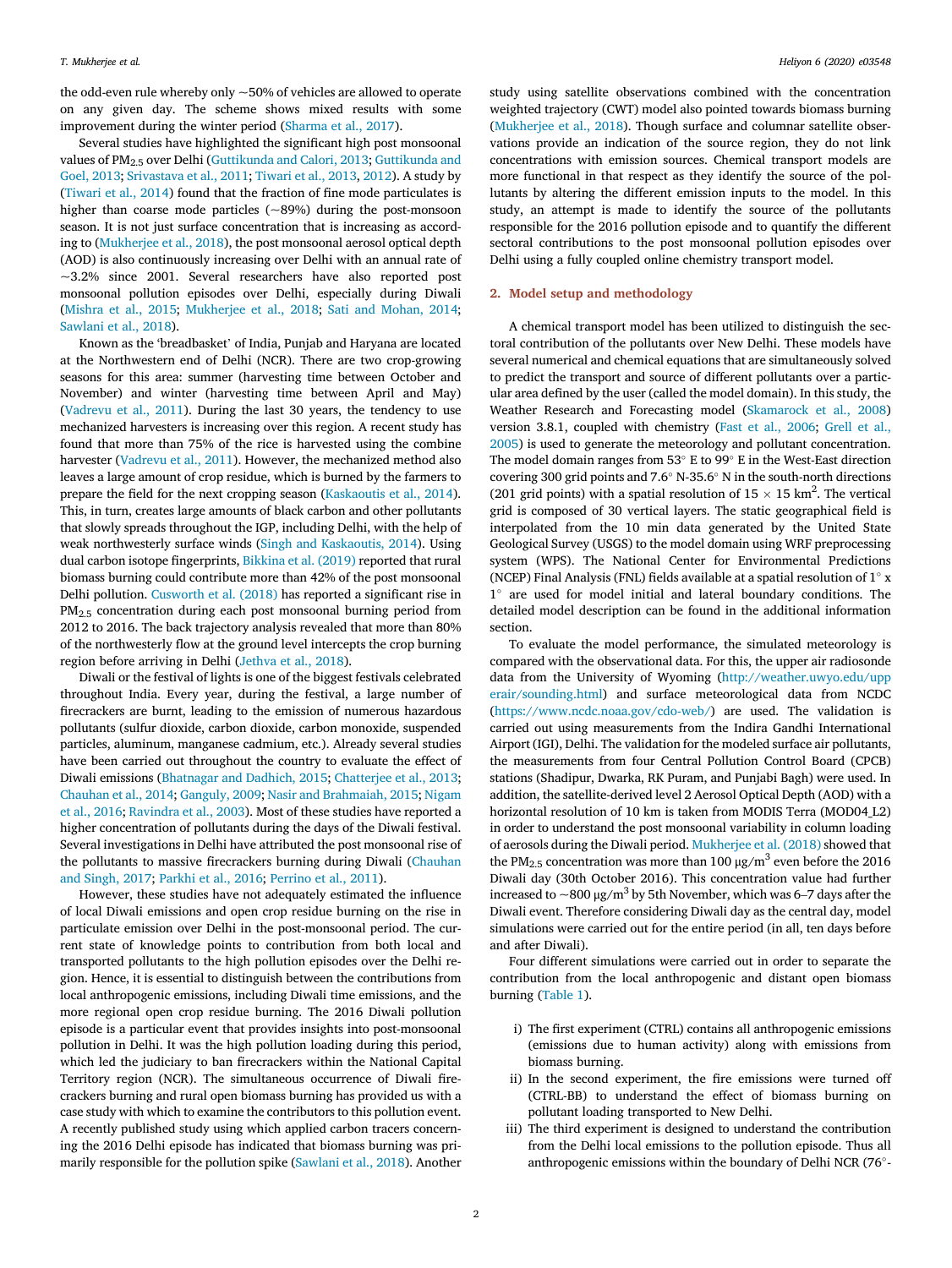| <b>Table 1.</b> List of Simulations performed. |                                                                       |  |  |  |  |
|------------------------------------------------|-----------------------------------------------------------------------|--|--|--|--|
| Case                                           | Description                                                           |  |  |  |  |
| CTRL                                           | All emissions including<br>Anthropogenic and biomass burning          |  |  |  |  |
| CTRL-BB                                        | All emissions except biomass burning                                  |  |  |  |  |
| CTRL-woD                                       | No anthropogenic emissions<br>from Delhi for the entire study period  |  |  |  |  |
| $CTRL + DD$                                    | Anthropogenic emissions were<br>doubled for the Diwali day over Delhi |  |  |  |  |

 $78^{\circ}$  E and  $28^{\circ}$ -30° N) are turned off for the entire study period (CTRL-woD). The area includes 7 grid points, each from northsouth and west-east directions, which cover  $105 \times 105$  km<sup>2</sup> area.

iv) The final and the fourth experiment is designed to understand the impact of pollutants from New Delhi. The anthropogenic emissions were doubled ( $CTRL + DD$ ) on Diwali day.

Studies have reported the pollutant concentrations on Diwali day are double or more than double that of its average concentration (Chauhan and Singh, 2017) and hence the last experiment.

# 3. Results and discussions

To understand the variability of post-monsoonal (September to November) PM<sub>2.5</sub> concentrations, six years (2011–2016) data available from CPCB sites in Delhi (Figure 1a) were analyzed. Here the individual station data was averaged and plotted. It shows high variability in postmonsoonal PM2.5 with several high concentration days. It also shows that more than 50% of the days have concentrations higher than 100  $\mu$ g/m $^3$ . The post monsoonal average of PM<sub>2.5</sub> is  $\sim$ 184  $\mu$ g/m<sup>3</sup>, which is much higher than the NAAQS. The year 2016 is no different if we go by this comparison. Figure 1b shows that the variation of station (Shadipur, Dwarka, R K Puram, and Punjabi Bagh) averaged PM2.5 over New Delhi during Diwali 2016. It shows a sharp rise in PM concentration on 5th -6th November, which is several days after the Diwali day (30th October). Hence, it is possible that elevated concentration is due to open burning. The images (Figure 2) show that there was constant biomass burning during the entire period of the study between 24th October and 5th November 2016.

#### *3.1. Model performance evaluation*

The variability of model generated meteorology, particularly temperature, relative humidity (RH), and wind speed (WS), were compared

with observational data (Figure 3). Figure 3 a-c depicts the vertical variation of temperature, RH, and WS three days before the Diwali event, while Figure 3 d-f presents the three days after Diwali. The results show that the model is able to capture the vertical variation of the meteorological fields quite reasonably with an RMSE of  $\sim$  0.8 °C and a correlation coefficient of  $\sim$  0.99. While RH shows a significant dry bias at the surface level, upper level RH is predicted better. The observed vertical wind speed is simulated with a low RMSE of  $\sim 0.9$  ms<sup>-1</sup>. A previous study using WRF has also reported similar model performance over this region (Mohan and Bhati, 2011).

Figure 3 g-i shows the time series comparison between observed and modeled surface temperature, RH, and WS. It is seen that the magnitude of the temperature (RMSE  $\sim$ 1.4 °C) and wind speed (RMSE 0.9 ms<sup>-1</sup>) is well simulated (see Table 2) with high and low biases. Our model simulations report agreement with surface observations better than previous studies such as those by Mohan and Bhati (2011). The model performance for RH is similar to a previous study by Marrapu et al. (2014) with an RMSE of 33.9 compared to our RMSE results of 32.05. This dry bias of RH can impact particle growth and the chemical characteristic of the particles, including the computation of aerosol optical depth. However, for this study, the focus is on trying to understand the accumulation of pollutants during a short time-frame in the post-monsoon season. Thus the RH bias was ignored for further analysis.

Overall, the model under-predicted the pollutant concentrations. The time series comparison between simulated and observed  $PM<sub>2.5</sub>$  (figure not shown) reveals that on certain days model values are 50% lower than that of the observed value. However, the model is well able to capture the pollutant temporal variation. Thus, the normalization method has been applied (divided by the maximum value) to compare the pollutant trends before and after the Diwali day (Figure 4). Four pollutants (CO,  $PM<sub>2.5</sub>$ , SO2, and Ozone) are compared with observational data over four CPCB station. As discussed earlier, the spike of  $PM_{2.5}$  concentration appears on the 6th day from the Diwali day. Therefore a 6 days average concentration of the pollutants is computed before (and after) Diwali. Figure 4 gives the results. It shows that except for ozone, all the simulated pollutants match the observed trend. The post-Diwali observed concentrations are higher for both CO (Figure 4 a,e,i,m) and  $PM_{2.5}$  (Figure 4  $b,f,j,n$ ), which the model also reproduces.  $SO_2$  shows a decrease in concentration after Diwali for both observation and model simulations (Figure 4 c,g,k,o). Ozone formation is highly non-linear and occurs through complex reaction schemes (chemical and photochemical), which in the case of the Diwali event, is not captured by the model constructed for every emission scenario (Figure 4 d,h,l,p). Table 3 gives a statistical analysis of the model simulation with observations. The results show that the mean and standard deviation of the concentration values are within the range of each other.



Figure 1. Variation of PM<sub>2.5</sub> over Delhi a) Post-monsoonal (September–November) PM<sub>2.5</sub> time series and b) 4 station-averaged time series of PM<sub>2.5</sub> during Diwali 2016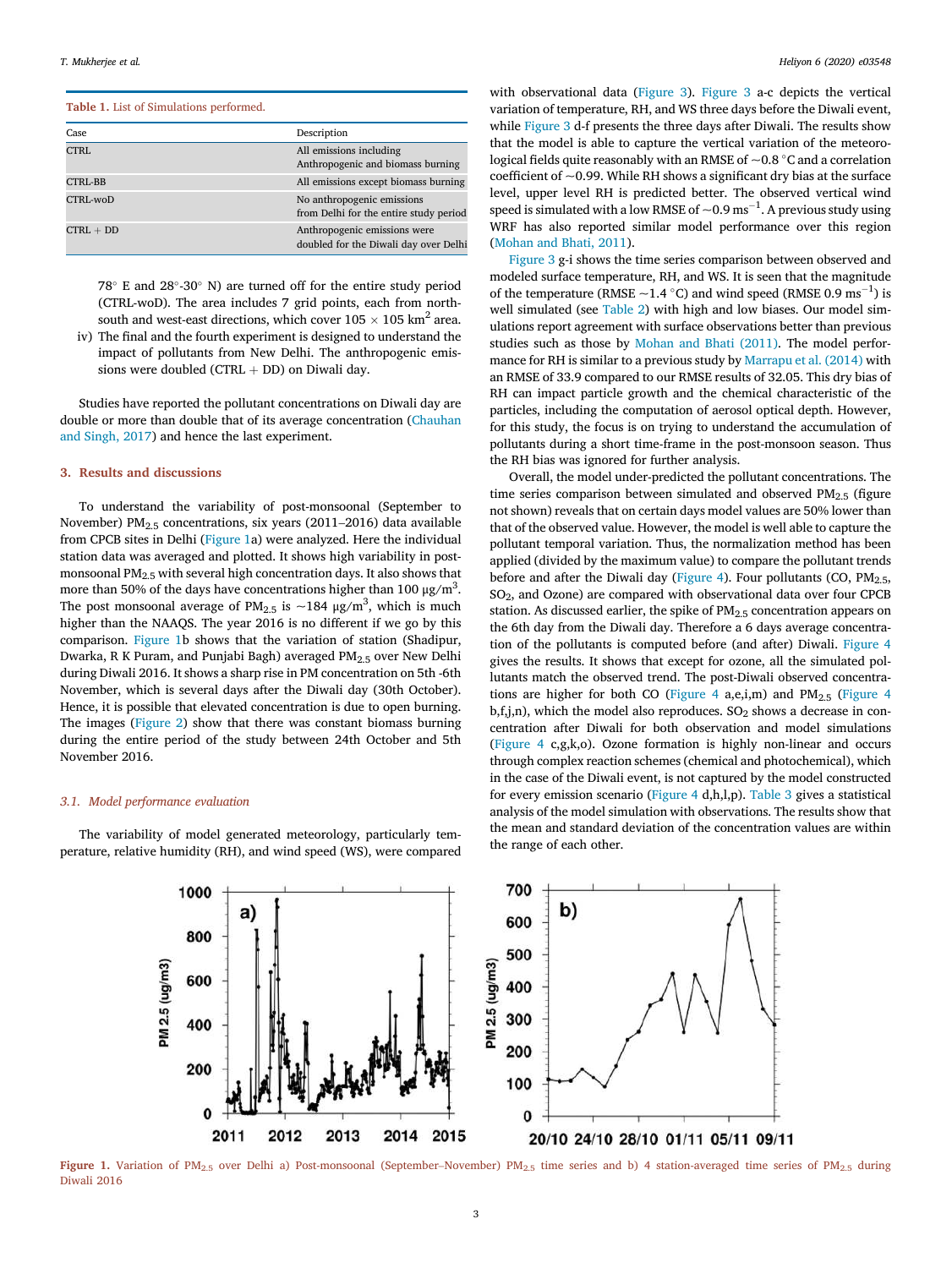

Figure 2. Fire points derived from MODIS Aqua from 6 days before to 6 days after Diwali (24/1016-05/11/16).

# *3.2. Case studies for 2016 diwali event*

As discussed in the methodology section, the 2016 Diwali episode persisted for more than a week, and the pollutants reached the maximum concentration around the 5th of November 2016. Figure 5 shows the time series of model simulated pollutants (BC,  $PM_{2.5}$ , AOD, CO, SO<sub>2</sub>, and ozone) during the 2016 Diwali period. Our control simulation (solid black line) is also indicating a sharp rise of pollutants on those particular days (Figure 5 BC,  $PM<sub>2.5</sub>$  and AOD plots). With the sharp rise in particulate matters like BC and PM2.5 along with AOD and CO, it is evident that except for the CTRL-BB (dashed red line), all the runs (CTRL, CTRL-woD, and  $CTRL + DD$ ) are able to produce the elevated pollutant level several days after the Diwali date. The experimental simulation without biomass burning (CTRL-BB), however, is not able to capture the increase in post-Diwali concentration and remains rather constant throughout the period.

BC and  $PM<sub>2.5</sub>$  concentrations decrease more than 60% in CTRL-BB compared to the control run. A recent study has also reported that aerosols generated from biomass burning during the post-monsoon season are responsible for  $\sim$ 42% of the pollution over Delhi (Bikkina et al., 2019). Even factoring in uncertainties in emissions of biomass burning, pollutant transport, and removal, our results are still similar to the observation based analysis.

The model further quantified the contribution of anthropogenic emissions to post-monsoonal pollutant loading in the NCR region by turning anthropogenic emission off from the entire NCR region keeping only emissions from elsewhere (simulation CTRL-woD). This would address some of the uncertainties related to the estimate of biomass burning emissions as there is more confidence in the anthropogenic emissions (Zhao et al., 2011). The results show that even without having any emission from the NCR for the entire study period (CTRL-woD), there is still pollutant accumulation in post-Diwali time, and the concentration values differ by  $\sim$ 10% for concentrations calculated by the control run for  $PM<sub>2.5</sub>$  and BC. This implies that the local sources made only a minor contribution to the 2016 episode. It also gives an insight into how

megacities like Delhi could experience pollution episodes based solely on transported aerosols from the surroundings. There is more written on megacity contribution to regional air pollution (e.g., Guttikunda et al., 2003), whereas this study has reported a case where the surrounding rural region is contributing more to megacity pollution. The findings are compatible with reports from observation-based analyses as well (Jethva et al., 2018; Mukherjee et al., 2018).

To further understand the impact of Diwali emission, another experiment was designed. To account for Diwali emissions, which are not incorporated in the model simulations of CTRL, CTRL-BB, and CTRLwoD, all the anthropogenic emissions were doubled for the Diwali day. As mentioned before, Chauhan and Singh (2017) and others have reported a doubling or more than doubling of pollutant concentration during Diwali day. So assuming linear relationships for at least the primary pollutant, the emissions were doubled for all species. The results provided in Figure 5 (green line) shows that while the concentration does increase significantly for some of the pollutants on the day of Diwali, the elevated concentration is quickly diffused throughout and the model does not show any increase in pollutant concentration in the particular mode grid beyond 48 h. This result further affirms that while instantaneous emissions do contribute to elevated pollutant loading over the region, the concentrations quickly return to the original level if the emissions are not sustained for a significant period. Data of Figures 1, 3, and 5 can be found in the Supplementary Material.

To further verify the analysis, the percentage change of the pollutants before and after Diwali (Figure 6) is investigated with respect to the value observed during the Diwali day. Figure 6 shows the pollutant percentage change for three different time periods (3 days, 6 days, and 10 days) (see Table 4 for values). Even in the CTRL  $+$  DD run, the 10-day average is much higher than the 3-day average. This further indicates that the Diwali day emissions have a smaller contribution than regional emissions to the pollution load during this pollution episode. However, the CTRL-BB run shows very little change in percentage, signifying that the temporal average is primarily governed by biomass burning. Since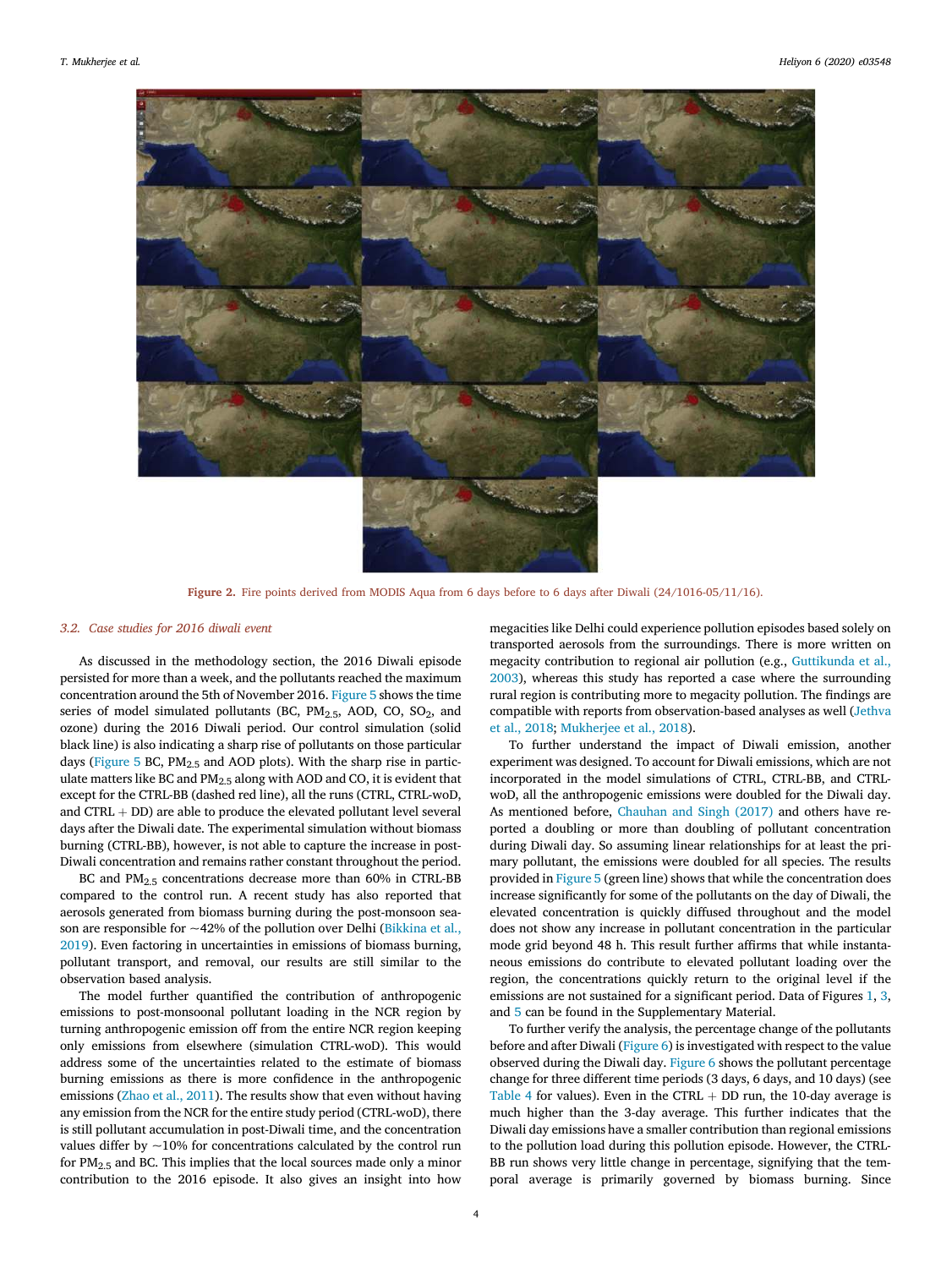

Figure 3. Evaluation of the meteorological performance of the model. Vertical variation and time series of Temperature (a,d,g), Relative Humidity (b,e,h), and Wind Speed (c,f, i) three days before and after Diwali.

meteorology for all these runs is similar except for changes due to meteorology in the model, the concentration difference between these model runs is mostly driven by emissions. At the end of this section, the impact of biomass burning aerosol on meteorology during this period is discussed.

Finally, in order to identify the source region of the pollutant, the spatial variation in BC concentration before and after Diwali is examined (Figure 7). The figure shows the 6 and 3 day's average of BC before and after Diwali along with the modeled Diwali day concentration. The black dot represents the location of Delhi on the map. The figure shows that except for CTRL-BB, all the three runs show a swath of high BC from the northwestern part of Delhi. This suggests that BC originating from

|  |  |  | Table 2. Comparison of predicted meteorological parameters with observations. |  |  |  |
|--|--|--|-------------------------------------------------------------------------------|--|--|--|
|--|--|--|-------------------------------------------------------------------------------|--|--|--|

|             | Temperature $(^{\circ}C)$ | Relative Humidity (%) | Wind Speed $(ms^{-1})$ |
|-------------|---------------------------|-----------------------|------------------------|
| Mean-Obs    | 23.64                     | 54.63                 | 2.39                   |
| Mean-Model  | 24.49                     | 24.59                 | 2.29                   |
| <b>RMSE</b> | 1.38                      | 32.05                 | 0.93                   |

biomass burning over this region increases the pollutant concentration over Delhi. A continuous high fire count over this region during this period (see Figure 2) supports our observation. Thus it can be concluded that the aerosols originating from crop or biomass burning over the northwestern part of Delhi (mostly Punjab and Haryana) are primarily responsible for the 2016 pollution episode. The impact of local anthropogenic emissions or the Diwali event is minimal as compared to biomass burning.

The above discussion shows that biomass burning has played a significant role in elevating the pollutant concentration. However, stagnation or dispersion of pollutants largely depends on the meteorological conditions of the region. Therefore, the changes in meteorological parameters due to biomass burning are investigated. Figure 8a shows that surface temperature was continuously decreasing throughout the study period. During 4th November, the simulated temperature reaches its minimum value. The observational studies of the 2016 Diwali episode also reported the same reduction date (Sawlani et al., 2018). The model simulation shows that the temperature is only slightly modified by the inclusion of biomass burning (0.01–0.66 K). Black carbon is one of the major pollutants emitted during open crop burning. Multi model studies in various parts of the world have shown that high BC concentration can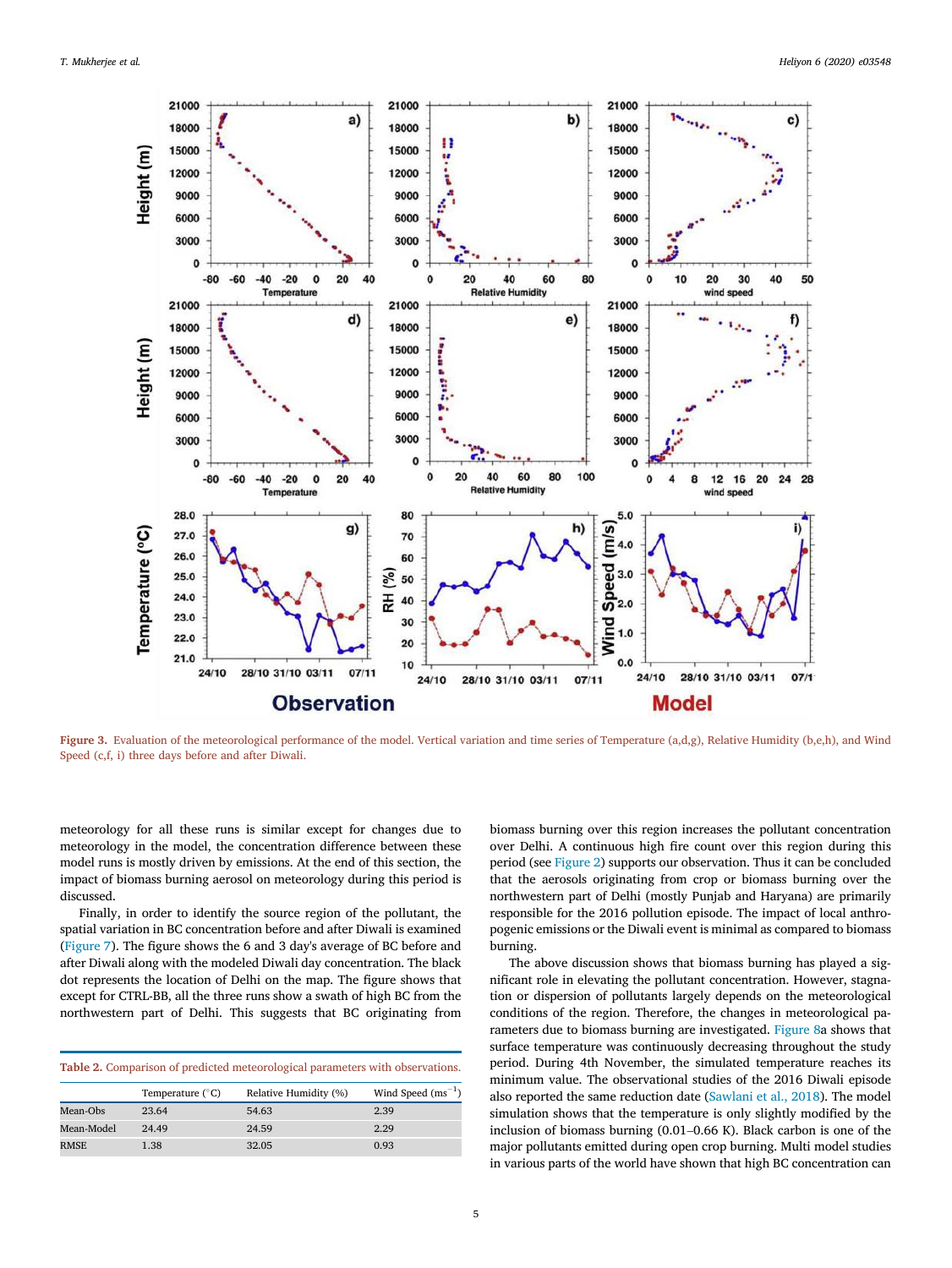

Figure 4. Normalized pollutant comparison between observed and model data over four CPCB stations before and after Diwali. Figure a,e,i,m represent the CO comparison over four stations. Figure b,f,j,n represent PM<sub>2.5</sub> comparison while c,g,k,o represent SO<sub>2</sub> and d,h,l,p represents Ozone comparison.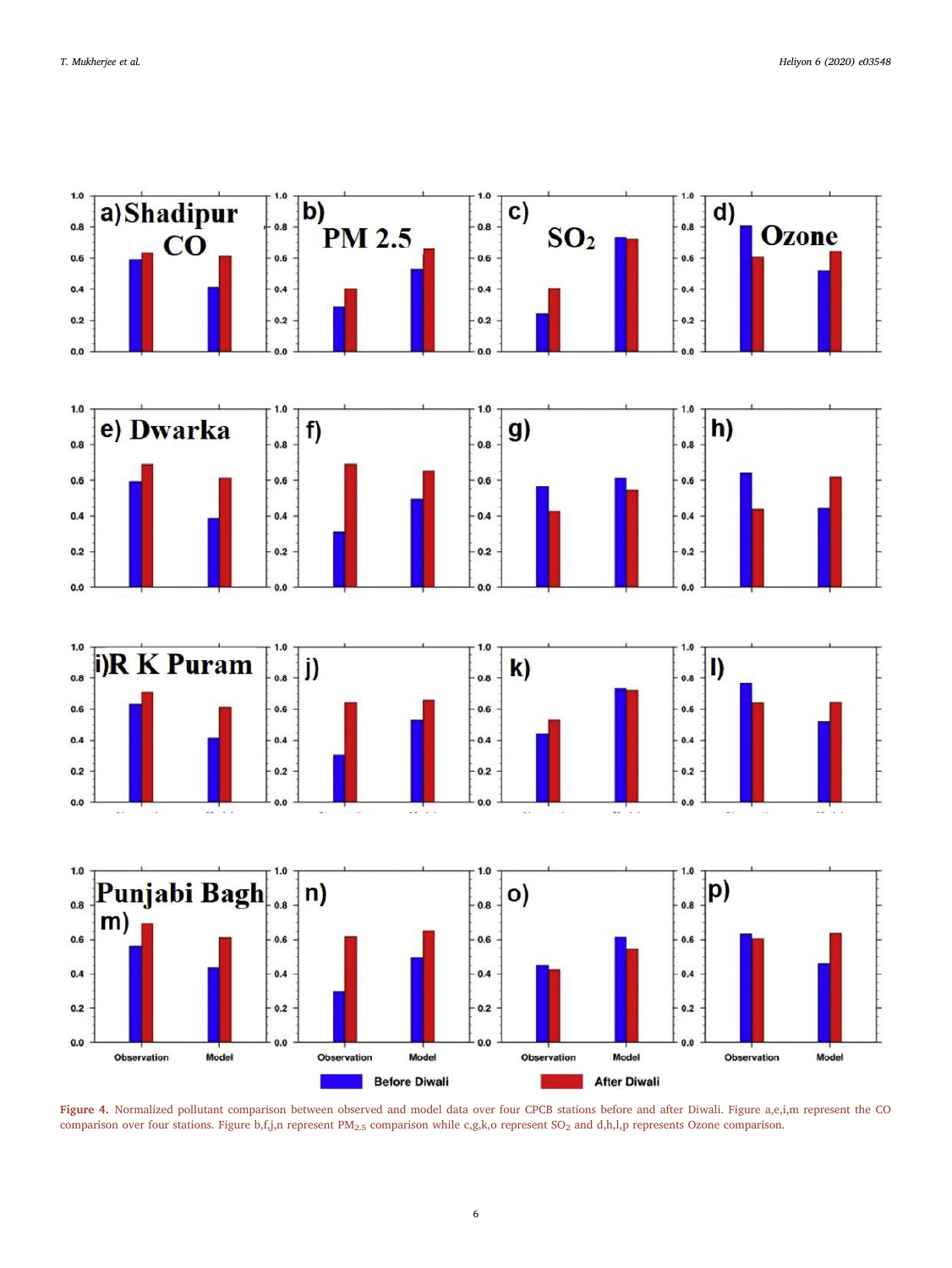# Table 3. Comparison between observed and simulated pollutants.

|                 |                   | RMSE    | Correlation | Average (Observation) | Average (Model) | <b>Standard Deviation (Observation)</b> | Standard Deviation (Model) |
|-----------------|-------------------|---------|-------------|-----------------------|-----------------|-----------------------------------------|----------------------------|
| Shadipur        | CO                | 629.09  | 0.54        | 1748.00               | 1466.75         | 547.60                                  | 556.75                     |
|                 | SO <sub>2</sub>   | 47.44   | $-0.23$     | 10.39                 | 54.51           | 7.10                                    | 13.03                      |
|                 | $O_3$             | 17.48   | 0.00        | 12.16                 | 24.48           | 3.93                                    | 10.29                      |
|                 | $PM_{2.5}$        | 226.99  | 0.13        | 270.25                | 141.52          | 203.04                                  | 38.88                      |
| Dwarka          | CO                | 1254.92 | $-0.27$     | 801.93                | 1721.27         | 318.66                                  | 703.54                     |
|                 | SO <sub>2</sub>   | 23.49   | $-0.48$     | 11.92                 | 30.78           | 4.33                                    | 11.00                      |
|                 | $O_3$             | 25.38   | $-0.37$     | 19.66                 | 32.53           | 8.57                                    | 15.58                      |
|                 | $PM_{2.5}$        | 204.76  | $-0.06$     | 285.79                | 141.14          | 145.18                                  | 43.32                      |
| <b>RK</b> Puram | CO                | 2385.49 | $-0.06$     | 3754.44               | 1392.78         | 534.87                                  | 491.95                     |
|                 | SO <sub>2</sub>   | 31.95   | $-0.46$     | 27.80                 | 54.51           | 8.98                                    | 13.03                      |
|                 | $O_3$             | 12.57   | $-0.22$     | 26.05                 | 24.48           | 5.13                                    | 10.29                      |
|                 | $PM_{2.5}$        | 274.29  | $-0.04$     | 361.46                | 142.54          | 177.53                                  | 40.14                      |
| Punjabi Bagh    | CO                | 2331.03 | 0.39        | 3675.94               | 1412.87         | 1036.15                                 | 476.61                     |
|                 | SO <sub>2</sub>   | 16.98   | 0.11        | 22.54                 | 30.78           | 9.56                                    | 11.00                      |
|                 | O <sub>3</sub>    | 16.99   | 0.26        | 31.87                 | 29.57           | 10.73                                   | 11.55                      |
|                 | PM <sub>2.5</sub> | 315.67  | 0.24        | 391.66                | 141.14          | 203.43                                  | 43.32                      |

reduce the surface temperature by 1–2K(Liu et al., 2018; Samset et al., 2016).

The study also examined the changes in planetary boundary layer height (PBLH) due to the inclusion of open crop residue burning as this parameter also influences modeled pollutant concentration. The PBLH also showed a sharp decrease on 4th November (Figure 8b). The figure shows that the PBLH was largely impacted by the biomass burning (by as much as 7–298 m). Several researchers had previously reported that the boundary layer could be suppressed by elevated black carbon concentration (Gao et al., 2018). The study reported that a large amount of BC increases the heating rate by absorbing more shortwave radiation, which in turn increases the upper boundary layer temperature. This eventually

leads to the formation of a temperature inversion at the surface level, which suppresses the PBL height. In that study, the PBLH height changed more than 400 m.

Another important meteorological variable that modulates the observed concentration is wind speed. Figure 8c shows that the wind speed also remains low during the period under study when biomass burning was included in the simulation, although the magnitude was not very high (with changes only up to 0.67 m/s).

Thus lower surface temperature, low PBLH, and low wind speed provided favorable conditions for the pollutant stagnation during the 4th and 5th of November, which eventually further increased the pollutant concentration. The rise of the PBL height, along with wind speed after the



Figure 5. Time series of the pollutants during 2016 Diwali period  $(24/10/2016-07/11/2016)$ .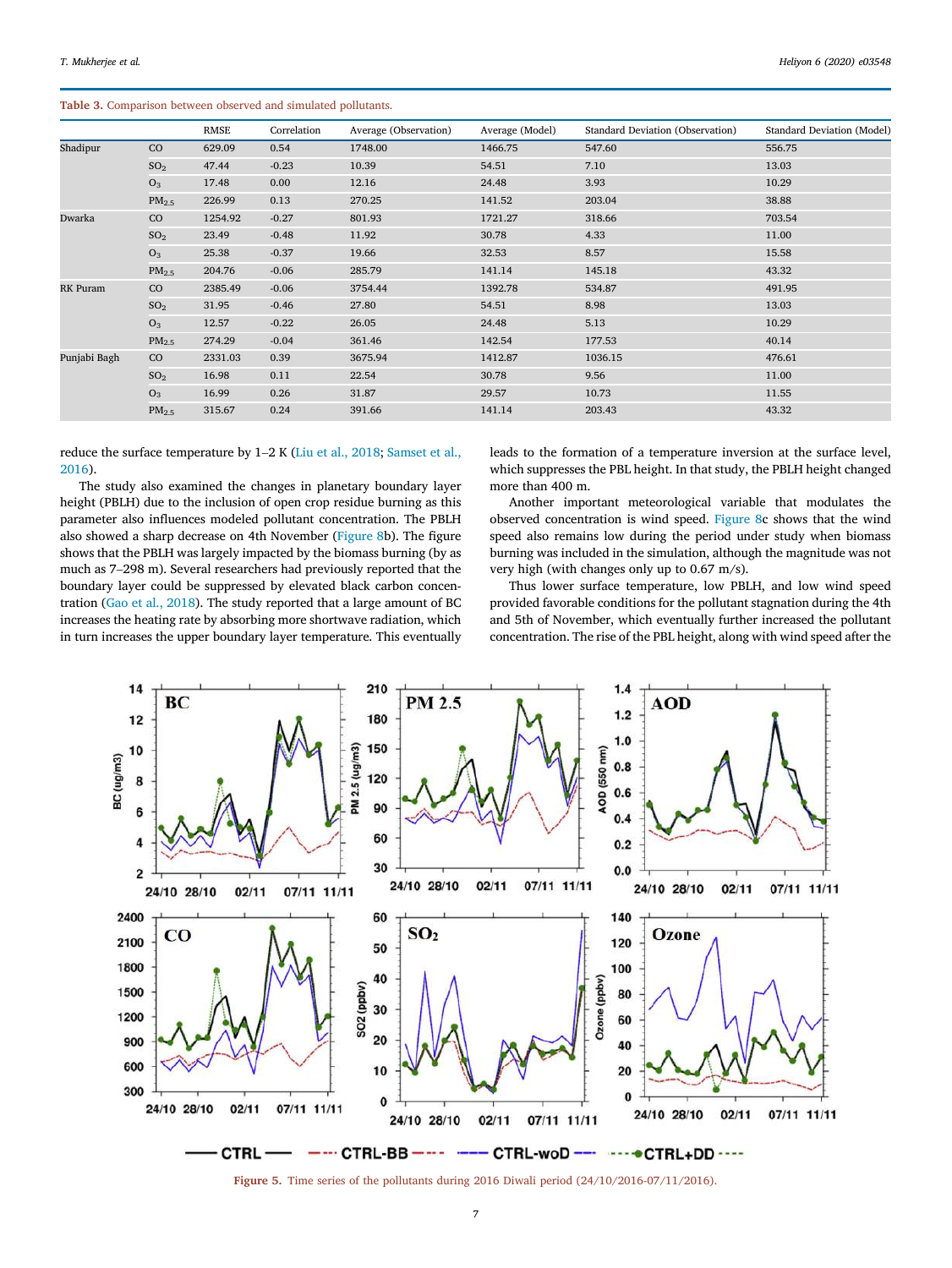

Figure 6. Percentage change in the average BC, PM<sub>2.5</sub>, and AOD before and after Diwali for 3, 6 and 10 days.

| <b>Table 4.</b> BC percentage change for three different periods. |         |         |         |  |  |  |
|-------------------------------------------------------------------|---------|---------|---------|--|--|--|
|                                                                   | 3 Days  | 6 Days  | 10 Days |  |  |  |
| Ctrl                                                              | 16.55   | 24.53   | 38.67   |  |  |  |
| Ctrl - BB                                                         | $-5.14$ | $-2.45$ | $-1.93$ |  |  |  |
| Ctrl - woD                                                        | 24.44   | 34.36   | 56.23   |  |  |  |
| $Ctrl + DD$                                                       | 36.80   | 34.49   | 43.82   |  |  |  |

6th of November, dispersed the pollutants from this grid location. The model simulations thus show a positive feedback system during the intense biomass burning period with the rise in pollution impacting meteorology, which further creates favorable conditions for an increase in concentration.

#### *3.3. Features of other diwali periods*

From the above discussion, it becomes evident that the contribution from the Diwali firecrackers to post monsoonal Delhi pollution is less than the biomass burning aerosol. However, one could argue that this is only the scenario of 2016. Therefore, the variability of AOD (MOD04\_L2) during several other Diwali periods are examined (Figure 9). The figure shows that the highest AOD values occur either before or after Diwali. If the increase in pollutants directly depends on the Diwali emissions, an immediate rise in AOD should occur after the Diwali day. Thus, it can be concluded that biomass burning, rather than Diwali emissions, has more impact on the post-monsoonal pollutant spike over Delhi. The data for each line plots can be found in the supplementary material.



Figure 7. Spatial variation of BC concentration before and after Diwali.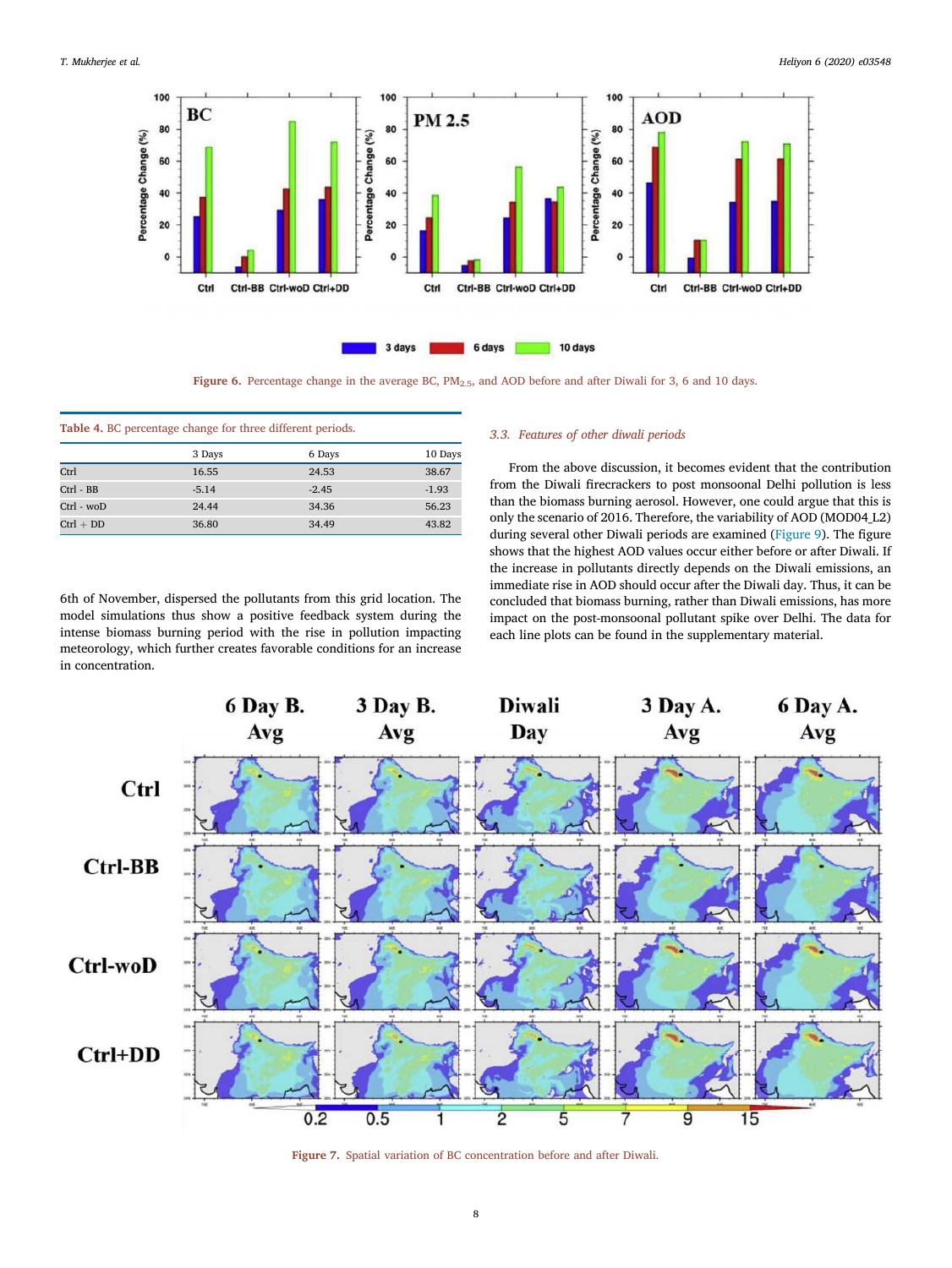

Figure 8. Time series of the a) 2 m air temperature b) PBL height and c) 10 m wind speed over Delhi.



Figure 9. Variation of AOD over Delhi before and after Diwali period (2011–2016).

# 4. Conclusion

The present study has revealed the sectoral contribution to the postmonsoon pollution over Delhi. The Weather Research and Forecasting model coupled with Chemistry (WRF-Chem) was used to understand the sectoral and temporal contribution of different emissions to air quality over Delhi. The climatological analysis of pollutants in and around Diwali day reports maximum values for either before or after the actual Diwali day. The model based simulation suggests that while extra emissions arising from Diwali-related activities do increase the pollutant concentration, the impact of this emission does not last beyond 48 h. Instead,

much of the elevated post-monsoon contribution in the model simulation is seen to originate from biomass burning from Punjab and Haryana region. The exclusion of the severe biomass (crop) burning over Punjab, Haryana, cannot generate high values of the pollutants observed, which implies the importance of crop burning for the rise of the pollutants over Delhi.

The model results show that it does not lead to a significant decrease in pollutant concentration, even if anthropogenic emissions were to be turned off. Results thus provide insight into why an experimental design such as odd/even transport experiments in Delhi may not be the solution to pollution during these particular periods.

The minimal contributions from Diwali day emissions confirm that emissions from the firecracker burning during Diwali are not solely responsible for the 2016 pollution episode. Instead, as shown above, the favorable meteorological conditions also support pollutant accumulation. The study thus provides insight into a less common instance where regional air pollution significantly affects megacity pollution as opposed to the more common instance where megacity emissions pollute the surrounding region.

# Declarations

# *Author contribution statement*

T. Mukherjee, B. Adhikary: Conceived and designed the experiments; Performed the experiments; Analyzed and interpreted the data; Contributed reagents, materials, analysis tools or data; Wrote the paper.

V. Vinoj: Conceived and designed the experiments; Analyzed and interpreted the data; Wrote the paper.

S. K. Midya, S.P. Puppala: Conceived and designed the experiments; Analyzed and interpreted the data.

# *Funding statement*

ICIMOD gratefully acknowledges the support of its core donors: the Governments of Afghanistan, Australia, Austria, Bangladesh, Bhutan, China, India, Myanmar, Nepal, Norway, Pakistan, Sweden, and Switzerland.

#### *Competing interest statement*

The authors declare no conflict of interest.

### *Additional information*

For a particular simulation, the user needs to specify the different model physics needed. Two moment cloud microphysics scheme (Morrison et al., 2009) is applied to the model for cloud physics. The Rapid Radiative Transfer Model for General circulation models (RRTMG) (Iacono et al., 2008) is applied for the short- and long-wave radiative transfer in the atmosphere, which allows the online interaction between aerosols and meteorology. The Unified Noah Land Surface Model (Tewari et al., 2004) and revised MM5 scheme (Jiménez et al., 2012) represent the surface process in the model. The boundary layer processes are parameterized using Mellor–Yamada Nakanishi Niino (MYNN) Level 2.5 scheme (Nakanishi and Niino, 2009).

Along with Model physics, the model also requires background chemical concentrations, anthropogenic emissions, biogenic emissions, and fire emissions for a successful simulation. Ozone and Related Chemical Tracers (MOZART-4) chemical scheme (Emmons et al., 2010) is utilized to represent the gas-phase chemistry along with Goddard Chemistry Aerosol Radiation and Transport (GOCART) bulk aerosol scheme (Chin et al., 2002; Pfister et al., 2011) to represent the aerosol processes. MOZART-4 (Emmons et al., 2010) supplies the initial and lateral boundary conditions for the chemical species. The anthropogenic emissions of different species like CO,  $NO<sub>x</sub>$ ,  $SO<sub>2</sub>$ ,  $NH<sub>3</sub>$ ,  $CH<sub>4</sub>$ ,  $PM<sub>10</sub>$ ,  $PM<sub>2.5</sub>$ ,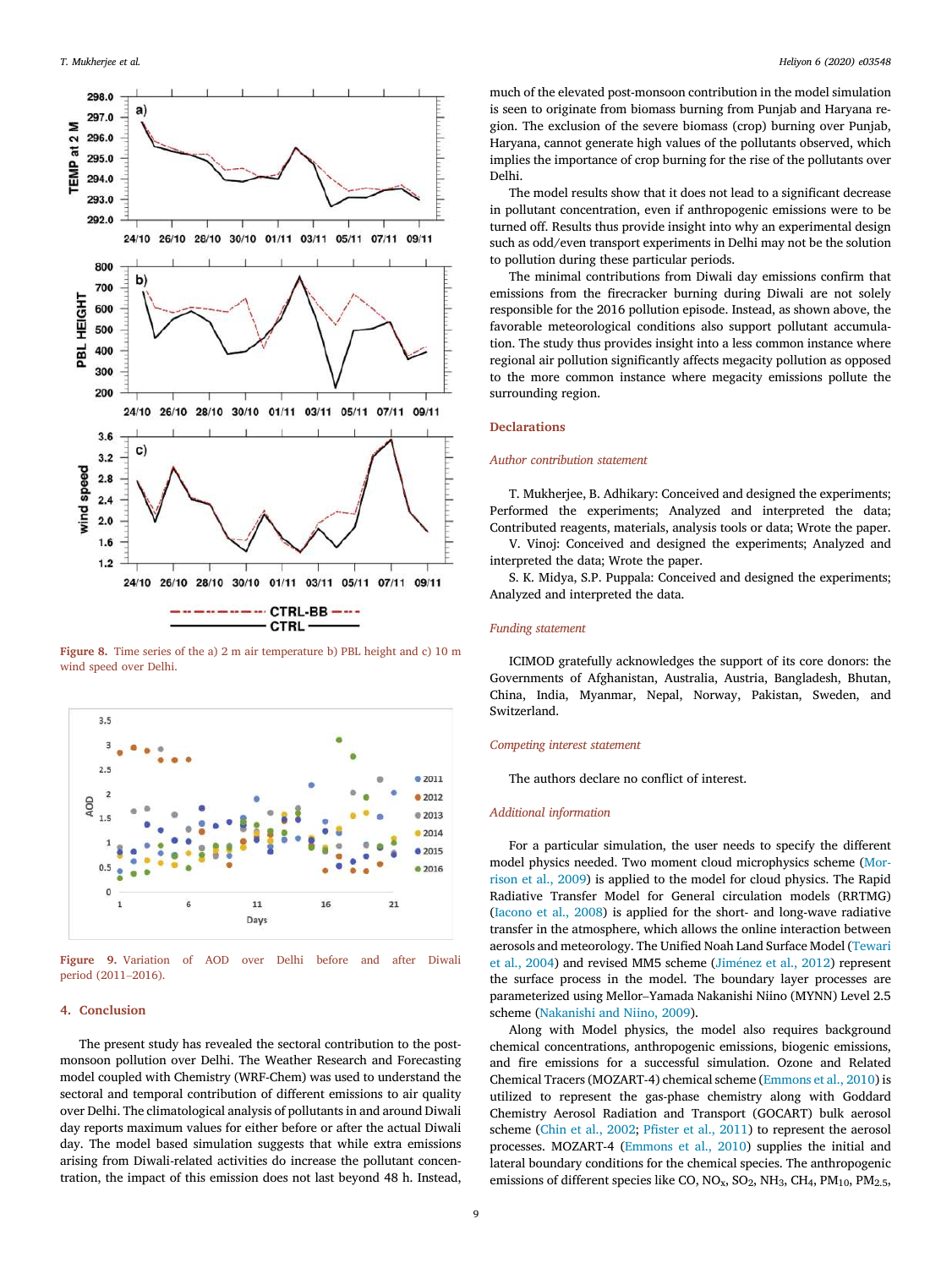BC, OC and Non-methane volatile Organic Compound (NMVOC) is taken from the Emission Database for Global Atmospheric Research (EDGAR) HTAP global emission inventory (Janssens-Maenhout et al., 2012). The daily varying species originates from biomass burning are taken from NCAR Fire Inventory (FINN v1.5) data (Wiedinmyer et al., 2011). Additionally, the online plume rise model (Freitas et al., 2007) is applied to calculate the vertical distribution of the hot gases and particles emitted from biomass burning. The model of Emissions of Gases and Aerosols from Nature (MEGAN) version 2.04 (Guenther et al., 2006) is used to calculate the biogenic emission of the trace species from the terrestrial atmosphere.

Supplementary content related to this article has been published online at https://doi.org/10.1016/j.heliyon.2019.e01158.

#### Acknowledgements

The authors like to express their gratitude to the Central Pollution Control Board (CPCB) India, for providing the observational data. The authors also like to thank the MODIS mission and NASA GIOVANNI portal for providing valuable data.

The views and interpretations in this publication are those of the authors and are not necessarily attributable to ICIMOD.

#### References

- Akimoto, H., 2003. Global air quality and pollution. Science (80- 302, 1716–1719. Bhatnagar, S., Dadhich, S., 2015. Assessment of the impact of fireworks on ambient air quality. Int. J. Res. Appl. Sci. Eng. Technol. 3, 605–609.
- Bikkina, S., Andersson, A., Kirillova, E.N., Holmstrand, H., Tiwari, S., Srivastava, A.K., Bisht, D.S., Gustafsson, Ö., 2019. Air quality in megacity Delhi affected by countryside biomass burning. Nat. Sustain. 2, 200–205.
- Bollasina, M., Nigam, S., Lau, K.M., 2008. Absorbing aerosols and summer monsoon evolution over South Asia: an observational portrayal. J. Clim. 21, 3221–3239.
- Chatterjee, A., Sarkar, C., Adak, A., Mukherjee, U., Ghosh, S.K., Raha, S., 2013. Ambient air quality during diwali festival over Kolkata – a mega-city in India. Aerosol Air Qual. Res. 13, 1133–1144.
- Chauhan, A., Singh, R.P., 2017. Poor Air Quality and Dense HAZE/SMOG During 2016 in the Indo-Gangetic Plains Associated with the Crop Residue Burning and Diwali Festival Vidya College of Engineering, Baghpat Road, Meerut – 250002. India School of Life and Environmental Sciences, pp. 6048–6051. Chauhan, V.S., Singh, B., Ganesh, S., Zaidi, J., Bose, J.C., 2014. Status of air pollution
- during festival of lights (diwali) in jhansi, bundelkhand region, India. Asian J. Sci. Technol. 5, 187–191.
- Chin, M., Ginoux, P., Kinne, S., Torres, O., Holben, B., Duncan, B.N., Martin, R.V., Logan, J.A., Higurashi, A., Nakajima, T., 2002. Tropospheric aerosol optical thickness from the GOCART model and comparisons with satellite and sun photometer measurements. J. Atmos. Sci. 59, 461–483.
- Cohen, A.J., Anderson, H.R., Ostro, B., Pandey, K.D., Krzyzanowski, M., Künzli, N., Gutschmidt, K., Pope, A., Romieu, I., Samet, J.M., Smith, K., 2005. The global burden of disease due to outdoor air pollution. J. Toxicol. Environ. Health Part A 68, 1301–1307.
- Cusworth, D.H., Mickley, L.J., Sulprizio, M.P., Liu, T., Marlier, M.E., DeFries, R.S., Guttikunda, S.K., Gupta, P., 2018. Quantifying the influence of agricultural fires in northwest India on urban air pollution in Delhi, India. Environ. Res. Lett. 13, 044018.
- Dholakia, H.H., Purohit, P., Rao, S., Garg, A., 2013. Impact of current policies on future air quality and health outcomes in Delhi, India. Atmos. Environ. 75, 241–248. Emmons, L.K., Walters, S., Hess, P.G., Lamarque, J.F., Pfister, G.G., Fillmore, D.,
- Granier, C., Guenther, A., Kinnison, D., Laepple, T., Orlando, J., Tie, X., Tyndall, G., Wiedinmyer, C., Baughcum, S.L., Kloster, S., 2010. Description and evaluation of the model for ozone and related chemical tracers, version 4 (MOZART-4). Geosci. Model Dev. 3, 43–67.
- Fast, J.D., Gustafson, W.I., Easter, R.C., Zaveri, R.A., Barnard, J.C., Chapman, E.G., Grell, G.A., Peckham, S.E., 2006. Evolution of ozone, particulates, and aerosol direct radiative forcing in the vicinity of Houston using a fully coupled meteorologychemistry-aerosol model. J. Geophys. Res. Atmos. 111, 1–29.
- Fenger, J., 2009. Air pollution in the last 50 years from local to global. Atmos. Environ. 43, 13–22.
- Freitas, S.R., Longo, K.M., Chatfield, R., Latham, D., Silva Dias, M.A.F., Andreae, M.O., Prins, E., Santos, J.C., Gielow, R., Carvalho, J.A., 2007. Including the sub-grid scale plume rise of vegetation fires in low resolution atmospheric transport models. Atmos. Chem. Phys. 7, 3385–3398.
- Ganguly, N.D., 2009. Surface ozone pollution during the festival of Diwali, New Delhi, India. J. Earth Sci. India 2, 224–229.
- Gao, J., Zhu, B., Xiao, H., Kang, H., Pan, C., Wang, D., Wang, H., 2018. Effects of black carbon and boundary layer interaction on surface ozone in Nanjing, China. Atmos. Chem. Phys. 18, 7081–7094.
- Grell, G.A., Peckham, S.E., Schmitz, R., McKeen, S.A., Frost, G., Skamarock, W.C., Eder, B., 2005. Fully coupled "online" chemistry within the WRF model. Atmos. Environ. 39, 6957–6975.
- Guenther, A., Karl, T., Harley, P., Weidinmyer, C., Palmer, P.I., Geron, C., 2006. Edinburgh Research explorer estimates of global terrestrial isoprene emissions using MEGAN ( model of emissions of gases and aerosols from nature ) and physics estimates of global terrestrial isoprene emissions using MEGAN ( model of emissions of gases an. Atmos. Chem. Phys. Atmos. Chem. Phys. 3181–3210.
- Gurjar, B.R., Ravindra, K., Nagpure, A.S., 2016. Air pollution trends over Indian megacities and their local-to-global implications. Atmos. Environ. 142, 475–495. Guttikunda, S.K., Calori, G., 2013. A GIS based emissions inventory at  $1 \text{ km} \times 1 \text{ km}$
- spatial resolution for air pollution analysis in Delhi, India. Atmos. Environ. 67, 101–111.
- Guttikunda, S.K., Carmichael, G.R., Calori, G., Eck, C., Woo, J.H., 2003. The contribution of megacities to regional sulfur pollution in Asia. Atmos. Environ. 37, 11–22.
- Guttikunda, S.K., Goel, R., 2013. Health impacts of particulate pollution in a megacity-Delhi, India. Environ. Dev. 6, 8–20.
- Iacono, M.J., Delamere, J.S., Mlawer, E.J., Shephard, M.W., Clough, S.A., Collins, W.D., 2008. Radiative forcing by long-lived greenhouse gases: calculations with the AER radiative transfer models. J. Geophys. Res. Atmos. 113, 2–9.
- Janssens-Maenhout, G., Dentener, F.J., Aardenne, J. Van, Monni, S., Pagliari, V., Orlandini, L., Klimont, Z., Kurokawa, J., Akimoto, H., Ohara, T., Wankmüller, R., Battye, B., Grano, D., Zuber, A., Keating, T., 2012. EDGAR-HTAP: a Harmonized Gridded Air Pollution Emission Dataset Based on National Inventories, JRC Scientific and Technical Reports.
- Jethva, H., Chand, D., Torres, O., Gupta, P., Lyapustin, A., Patadia, F., 2018. Agricultural burning and air quality over northern India: a synergistic analysis using NASA's Atrain satellite data and ground measurements. Aerosol Air Qual. Res. 18, 1756–1773.
- Jimenez, P.A., Dudhia, J., Gonzalez-Rouco, J.F., Navarro, J., Montavez, J.P., García-Bustamante, E., 2012. A revised scheme for the WRF surface layer formulation. Mon. Weather Rev. 140, 898–918.
- Kaskaoutis, D.G., Kumar, S., Sharma, D., Singh, R.P., Kharol, S.K., Sharma, M., Singh, A.K., Singh, S., Singh, A., Singh, D., 2014. Effects of crop residue burning on aerosol properties, plume characteristics, and long-range transport over northern India. J. Geophys. Res. Atmos. 5424–5444. Received.
- Liu, L., Shawki, D., Voulgarakis, A., Kasoar, M., Samset, B.H., Myhre, G., Forster, P.M., Hodnebrog, Sillmann, J., Aalbergsjø, S.G., Boucher, O., Faluvegi, G., Iversen, T., Kirkevåg, A., Lamarque, J.F., Olivie, D., Richardson, T., Shindell, D., Takemura, T., 2018. A PDRMIP Multimodel study on the impacts of regional aerosol forcings on global and regional precipitation. J. Clim. 31, 4429–4447.
- Maji, K.J., Dikshit, A.K., Deshpande, A., 2017. Disability-adjusted life years and economic cost assessment of the health effects related to PM2.5 and PM10 pollution in Mumbai and Delhi, in India from 1991 to 2015. Environ. Sci. Pollut. Res. 24, 4709–4730.
- Marrapu, P., Cheng, Y., Beig, G., Sahu, S., Srinivas, R., Carmichael, G.R., 2014. Air quality in Delhi during the commonwealth games. Atmos. Chem. Phys. 14, 10619–10630.
- Mishra, D., Goyal, P., Upadhyay, A., 2015. Artificial intelligence based approach to forecast PM2.5 during haze episodes: a case study of Delhi, India. Atmos. Environ. 102, 239–248.
- Mitra, A.P., Sharma, C., 2002. Indian aerosols: present status. Chemosphere 49, 1175–1190.
- Mohan, M., Bhati, S., 2011. Analysis of WRF model performance over subtropical region of Delhi, India. Adv. Meteorol. 2011, 1–13.
- Morrison, H., Thompson, G., Tatarskii, V., 2009. Impact of cloud microphysics on the development of trailing stratiform precipitation in a simulated squall line: comparison of one- and two-moment schemes. Mon. Weather Rev. 137, 991–1007.
- Mukherjee, T., Asutosh, A., Pandey, S.K., Yang, L., Gogoi, P.P., Panwar, A., Vinoj, V., 2018. Increasing potential for air pollution over megacity New Delhi: a study based on 2016 diwali episode. Aerosol Air Qual. Res. 18, 2510–2518.
- Nakanishi, M., Niino, H., 2009. Development of an improved turbulence closure model for the atmospheric boundary layer. J. Meteorol. Soc. Japan 87, 895–912.
- Nasir, U.P., Brahmaiah, D., 2015. Impact of fireworks on ambient air quality: a case study. Int. J. Environ. Sci. Technol. 12, 1379–1386.
- Nigam, S., Kumar, N., Mandal, N.K., Padma, B., Rao, S., 2016. Real time ambient air quality status during diwali festival in central, India. J. Geosci. Environ. Protect. 4, 162–172.
- Pandey, J.S., Kumar, R., Devotta, S., 2005. Health risks of NO2, SPM and SO2 in Delhi (India). Atmos. Environ. 39, 6868–6874.
- Pandey, S.K., Vinoj, V., Landu, K., Babu, S.S., 2017. Declining pre-monsoon dust loading over South Asia: signature of a changing regional climate. Sci. Rep. 7, 1–10.
- Parkhi, N., Chate, D., Ghude, S.D., Peshin, S., Mahajan, A., Srinivas, R., Surendran, D., Ali, K., Singh, S., Trimbake, H., Beig, G., 2016. Large inter annual variation in air quality during the annual festival "Diwali" in an Indian megacity. J. Environ. Sci. (China) 43, 265–272.
- Perrino, C., Tiwari, S., Catrambone, M., Torre, S.D., Rantica, E., Canepari, S., 2011. Chemical characterization of atmospheric PM in Delhi, India, during different periods of the year including Diwali festival. Atmos. Pollut. Res. 2, 418–427.
- Pfister, G.G., Parrish, D.D., Worden, H., Emmons, L.K., Edwards, D.P., Wiedinmyer, C., Diskin, G.S., Huey, G., Oltmans, S.J., Thouret, V., Weinheimer, A., Wisthaler, A., 2011. Characterizing summertime chemical boundary conditions for airmasses entering the US West Coast. Atmos. Chem. Phys. 11, 1769–1790.
- Ramanathan, V., Ramana, M.V., 2005. Persistent, widespread, and strongly absorbing haze over the Himalayan foothills and the Indo-Gangetic Plains. Pure Appl. Geophys. 162, 1609–1626.
- Ravindra, K., Mor, S., Kaushik, C.P., Godden, D., Wore, J., Fay, M., Ferris, B., Speize, F., Domenighetti, G., Karrer, W., Keller, R., Medici, T.G., Perruchoud, A.P., Schoni, M.H.,